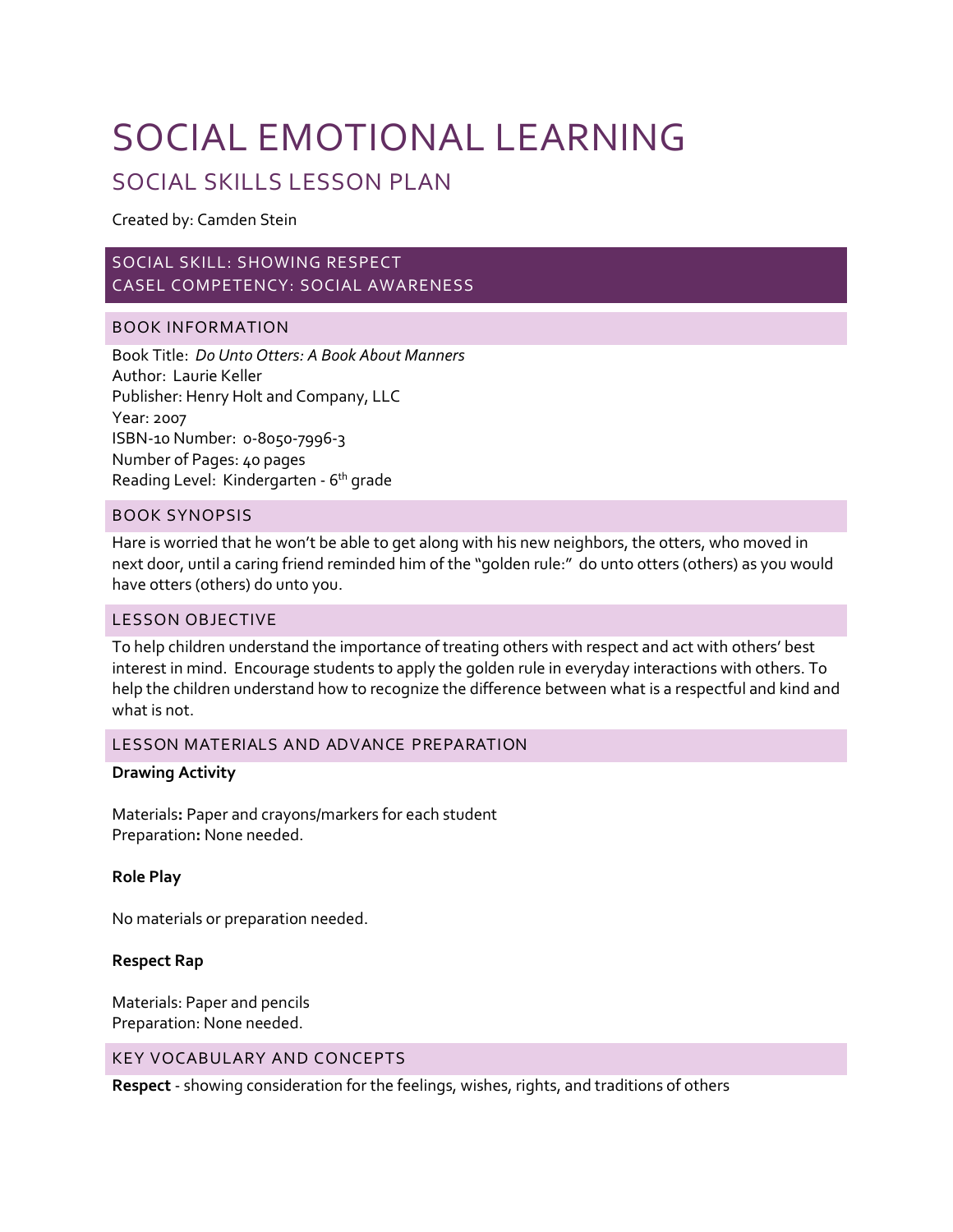**Golden Rule** - "Do unto others as you would have them do unto you."

#### PRE-READING ACTIVITY

Explain that the golden rule is an idea of improving relationships with those around us. This rule has existed in many forms for thousands of years. Explain that the most common form of the golden rule is "do unto others as you would have others do unto you." Show the cover of the book. Tell the children to pay attention to how Hare finds ways to apply the golden rule and build friendships.

#### READ THE BOOK

#### POST READING DISCUSSION

Ask the following questions:

- Have you ever felt worried, like Hare, about meeting new people or being in a new situation?
- How do you think the golden rule is helpful?
- How did Hare's decisions and actions help him? How did his decisions and actions set a good example?
- How can we show respect like Hare?
- Can you give examples of when a friend followed the golden rule.
- Give an example of following the golden rule with your friends or family.

#### POST READING ACTIVITY

#### **Drawing Activity (grades K-2)**

Similar to the song's tune "if you're happy and you know it," lead the children in singing:

*With your friends and family, show respect. With your friends and family, show respect. If you're respectful and you know it, then your life will really show it, With your friends and family show respect.*

Ask students to draw stick figure pictures (you draw examples on the board for them to copy) of the following scenarios.

#### **Role Play (grades K-6)**

Ask the students to role play the following scenarios (only use a few students in each role play), letting the children guess what needs to be done to show respect and to show the golden rule. When a student offers a response, have the other students give a "thumbs up" to show if they agree:

- A student has a big stack of books and is coming to the school door--- What would you do to show respect? (*hold the door open for them*)
- Your teacher helps you with your backpack zipper-- which is stuck--- What would you do to show respect? (*say "thank you"*)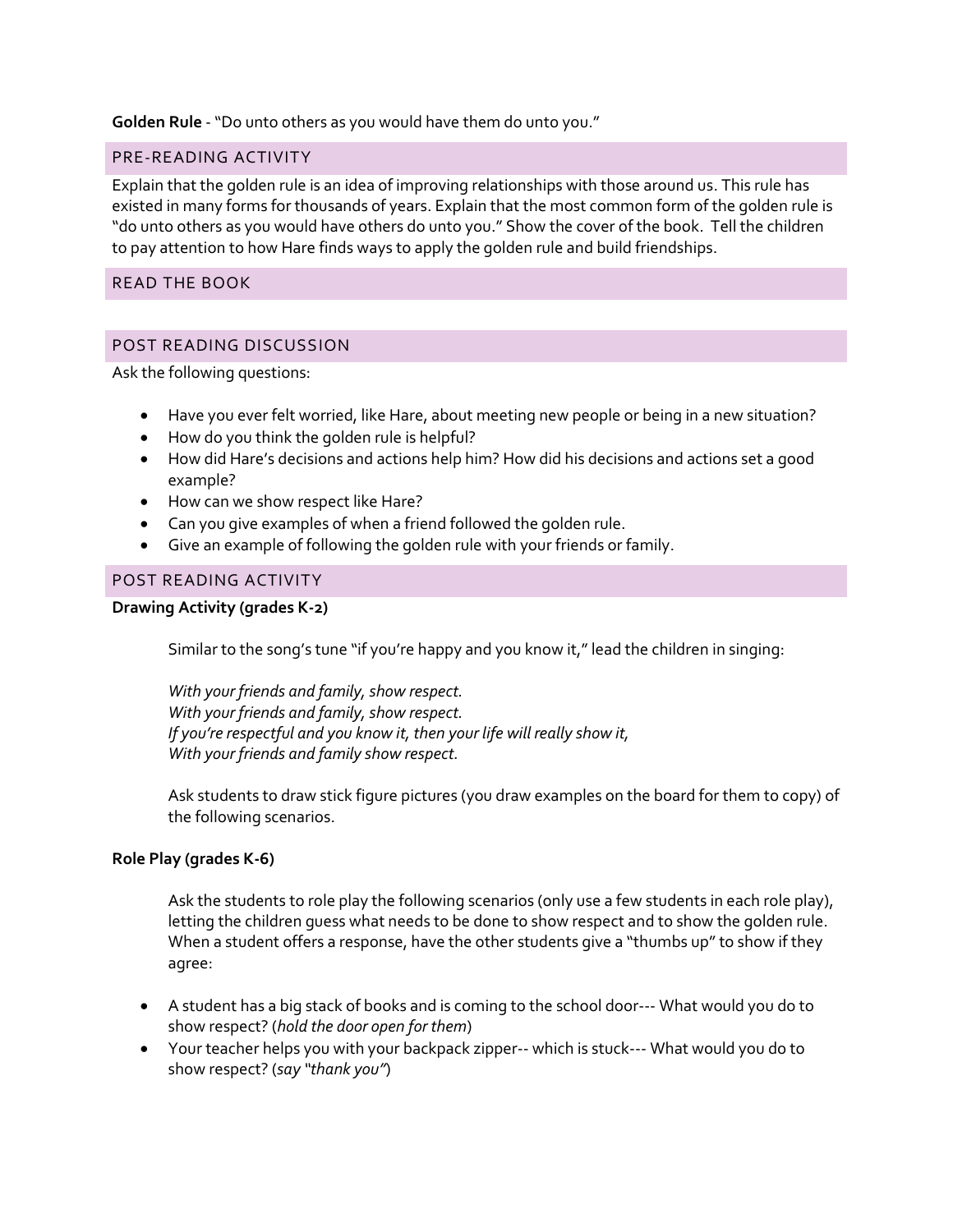- You have a treat and your friend does not have any treat --- What would you do to show respect? (*share*).
- A student is sitting by themselves at recess--- What would you do to show respect? (*invite them to join a game with you*).
- A student drops their food tray on the floor in the lunch room and some kids start to laugh--- What would you do to show respect? (*help them pick up things and offer to get an adult to help if needed*)
- The teacher has a parent come to the classroom door and they need to talk for a few minutes--- What would you do to show respect? (*sit quietly and wait for the teacher to return*)
- A new student moves to your school. It is recess and this is their first day at school. They do not know anyone--- What would you do to show respect? (*introduce yourself, invite them to join in with your friends*)
- A classmate is very sick and has not been to school for a few days--- What would you do to show respect? (*ask the teacher if the class can make a card for the classmate; ask your parent if you can call and ask how the student is feeling*)
- At recess, there is only one basketball. A crowd of students want to play with the basketball--- What would you do to show respect? (*encourage others to join in a game of basketball that involves everyone …or wait patiently for your turn*)

#### **Respect Rap (grades 3-6)**

Have the students work in pairs or in small groups to create a song, a rap, or a chant about showing respect or living the golden rule. The words could include an explanation of why respect is important, how it could make the world a better place, and ways we can show respect every day. Have the children write the song down on a piece of paper and be ready to volunteer to present it to the class. Challenge the children to share their song with other friends and family outside of school. After some practice time, students may want to share the songs/chants for a younger grade or for the principal. As a reminder, post the songs/chants in the classroom or on a wall outside the classroom.

#### CLOSURE

Hang the poster (provided) in the room.